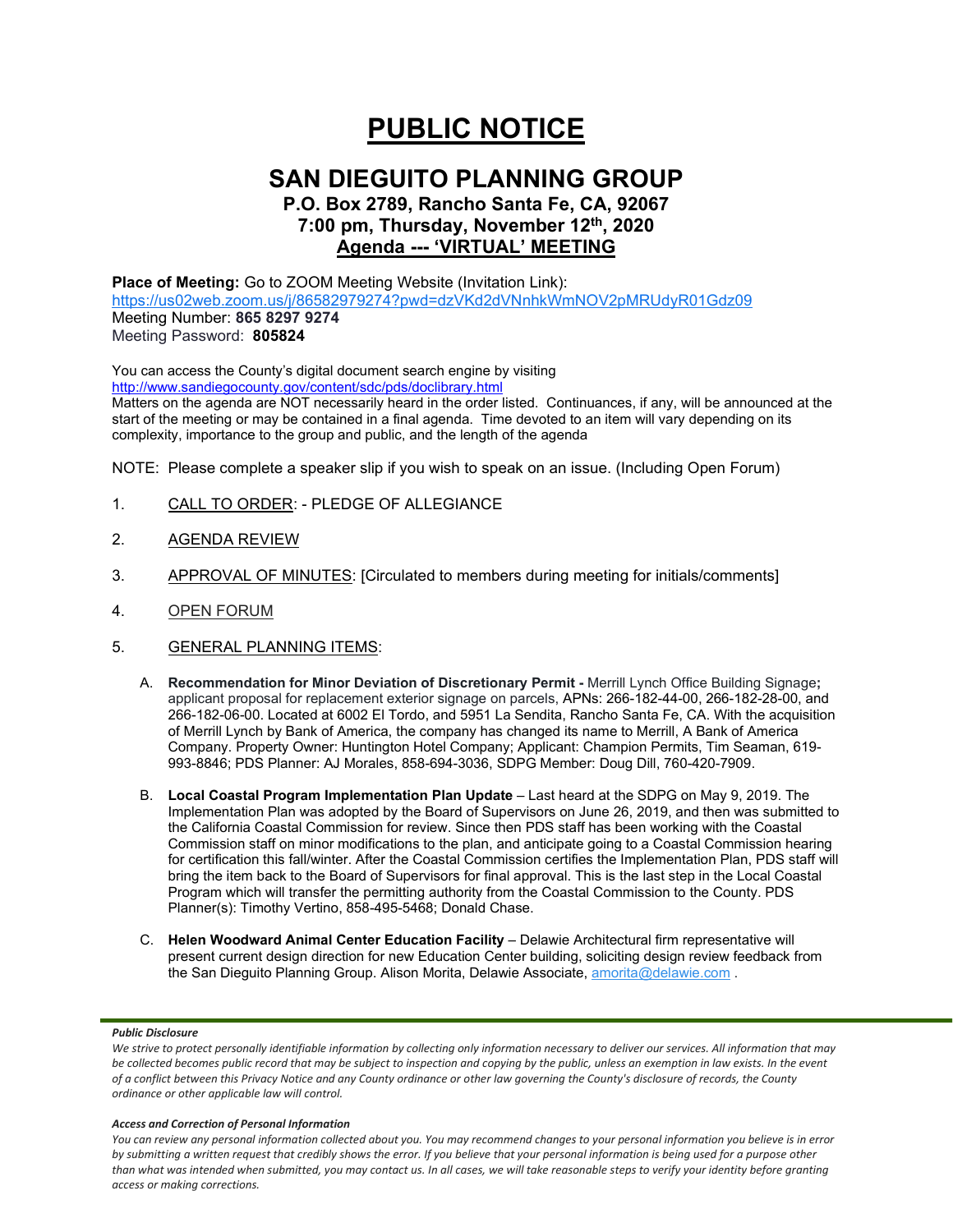## 6. MAJOR PROJECTS AND LAND USE ITEMS:

- A. **PDS2018-VAC-18-003 Vacation - Open Space**. 4.66 acre lot with an existing residence at 20445 Fortuna del Sur, Elfin Forest, CA 92029, APN: 679-090-19, closest cross street: Seaquest Trail. Owner: Todd Frank, 760-822-4360; Applicant's Representative: Rob Russell (Accurate Land Survey), 619-445-0110; County PDS Planner: Nicolas Gustafson, 858-495-5351; SDPG Member: Doug Dill, 760-420-7909. *Continue to December 2020 SDPG Meeting*
- B. **PDS2020-AD-20-008 Khatibi Garage Addition** Administrative permit for oversized accessory structure. 680 sf (34x20) of additional garage space. Existing house is 16,386 sf but does not have adequate garage parking given the size. Property owner wishes to add an attached 680sf four car garage. Property is already at 2000 sf limit for attached accessory structures. Site location: 16268 Via Cazadero, Fairbanks Ranch, APN: 269-201-52-00. Owner/Applicant Contact: Reza Shabani, 619-610-8750; PDS Planner: Nathan Kling, Nathan.Kling@sdcounty.ca.gov; SDPG Member: Sharon Neben Fogg, 858-945-6856.
- C. **PDS2015 TPM 21229 Application for Tentative Parcel Map.** 16.17 acres with four parcels + remainder 2.24-**acre parcel** located at 7722 Rancho Santa Fe View Court, Rancho Santa Fe. APN #265-380-24. Applicant: Doug Logan for H&J Devco, LLC 760-510-3152; PDS Planner: Rachael Lindebrekke, 858-495- 5427; SDPG Member (Open).
- D. **PDS2020-AD-20-014 RSF Open Space Encroachment** Application for wavier for grading and clearing within an open space easement. Approximately 4,784 sf impacted with 539 cubic yards cut from open space. No import or export of fill occurred. Location: Gildred Residence, 16224 Rambla de las Flores, Rancho Santa Fe, CA; APN 268-100-21-00. Applicant Contact: Hana Pruzansky, 858-481-8880; PDS Planner: Tabina Tonekaboni, 858-495-5418; SDPG Member: Joe Zagara, 858-756-4211.
- E. **PDS2020-STP-20-023 Crosby Subdivision, Road to Rio House Plot Plan** New 1-story single family residence with attached garage, pool and landscaping, all on existing pre-graded lot with new retaining wall along new paved driveway. Location: 16582 Road to Rio, San Diego, CA 92127, nearest cross road: Road to Zanzibar, APN: 267-210-29-00. Applicant Contact: Karl Voigtlander, 760-877-8248; PDS Planner: David Cook, 858-505-6429; SDPG Member: Beth Nelson, 858-765-2322.
- F. **PDS2020-AD-20-012 Harmony Grove Village Phase 1 Grading Open Space Encroachment**. Grading encroachment into a County of San Diego open space lot, APN: 235-562-08, as part of the Harmony Grove Road improvements between Country Club and HGV Parkway. Additional grading required due to field discovery during construction, undocumented fill that the soils engineer's recommendations require a slope ratio to flatten into the open space in order to safely provide slope stability. Applicant Contact: Rebecca Morris, Rick Engineering, 619-291-4165; PDS Planner: Lauren Yzaguirre, 858-495-5362; SDPG Member: Susan Williams, 760-212-3280.
- G. **PDS2020-AD-20-019 Mi Cielo Administrative Permit** Mi Cielo, LLC Residence, 16215 Via De Santa Fe, RSF, CA 92067, APN: 269-050-13. Permit covers 6,450 sf barn, 149 sf storage building, 2,349 sf guest living quarters (main residence 6,757 sf – less than 50% of main residence). Applicant Representative: Maxwell Wuthrich, 858-756-1788; PDS Planner: Nathan Kling, [Nathan.Kling@sdcounty.ca.gov](mailto:Nathan.Kling@sdcounty.ca.gov); SDPG Member: Laurel Lemarie, 858-922-8866.

## 7. ADMINISTRATIVE MATTERS:

- **A.** Community Reports<br>**B.** Consideration and com-
- **B.** Consideration and comments on circulation mail<br>**C.** Future agenda items and planning
- **C.** Future agenda items and planning

## *Public Disclosure*

### *Access and Correction of Personal Information*

*You can review any personal information collected about you. You may recommend changes to your personal information you believe is in error by submitting a written request that credibly shows the error. If you believe that your personal information is being used for a purpose other than what was intended when submitted, you may contact us. In all cases, we will take reasonable steps to verify your identity before granting access or making corrections.*

We strive to protect personally identifiable information by collecting only information necessary to deliver our services. All information that may *be collected becomes public record that may be subject to inspection and copying by the public, unless an exemption in law exists. In the event of a conflict between this Privacy Notice and any County ordinance or other law governing the County's disclosure of records, the County ordinance or other applicable law will control.*